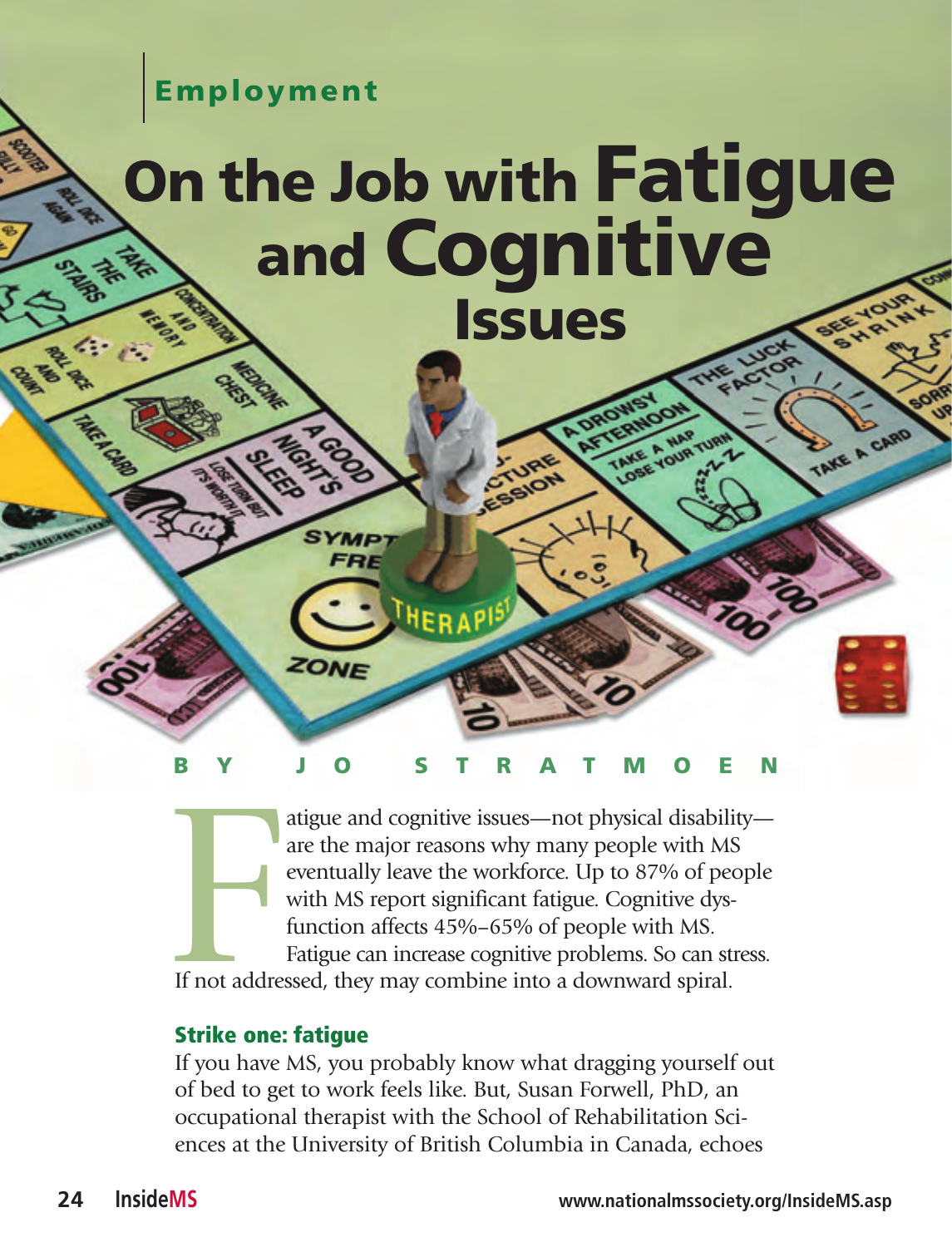most experts when she says the causes of fatigue in MS are poorly understood.

"Some researchers believe fatigue is a direct consequence of the disease process while others suggest that it is also a factor associated with mobility problems, depression, and sleep disturbances," Forwell said. Moreover, research is hobbled because there are no truly objective measures of fatigue. It is hard to tease out the factors that go into a person's perceptions of his/her fatigue—and just as difficult to verify the outcomes of treatment.

# **Problems with mobility, sleep, or depression**

Having any mobility problem increases fatigue. People with disabilities spend a lot of energy negotiating daily tasks. Depression shares some common attributes with fatigue, such as lack of energy and decreased motivation. "And sleep problems result in some of the same symptoms," Forwell said.

But once again, researchers cannot be certain that depression or sleep problems correlate strongly with the **level** of fatigue.

*'fThe more tired I get, the more stressed I get and the more I find it hard to concentrate and the more tired and stressed I get. It's a vicious circle.***''**

#### **Cytokines and axons: connections not proved**

One mechanism of the disease process is the elevation of pro-inflammatory proteins called cytokines. In experiments, these cytokines trigger fatigue and sleepiness. Another mechanism is a loss of axons, the nerve fibers that conduct impulses through the central nervous system. Axon loss is associated with higher levels of disability. But, so far researchers have not been able to show that either elevated levels of proinflammatory cytokines or higher degrees of disability are always connected to higher levels of fatigue in MS.

Clearly, getting a handle on fatigue is an ongoing process. Each person has to uncover the strategies that help her or

him. Moreover, the degree to which a person can manage

**What to do**

fatigue in the workplace depends on the type of work the individual does.

"Those who work in offices have a better chance of being able to reconfigure their workspace and workload to accommodate their fatigue," Forwell said. "Avoiding stairs, taking regular breaks, and having a comfortable place to rest from time to time can help a lot." Energy conservation techniques, shown in the table on page 26, may be essential. Maintaining physical fitness also decreases fatigue so an exercise program is equally important.

"Unfortunately, some jobs require people to be on their feet all day. They cannot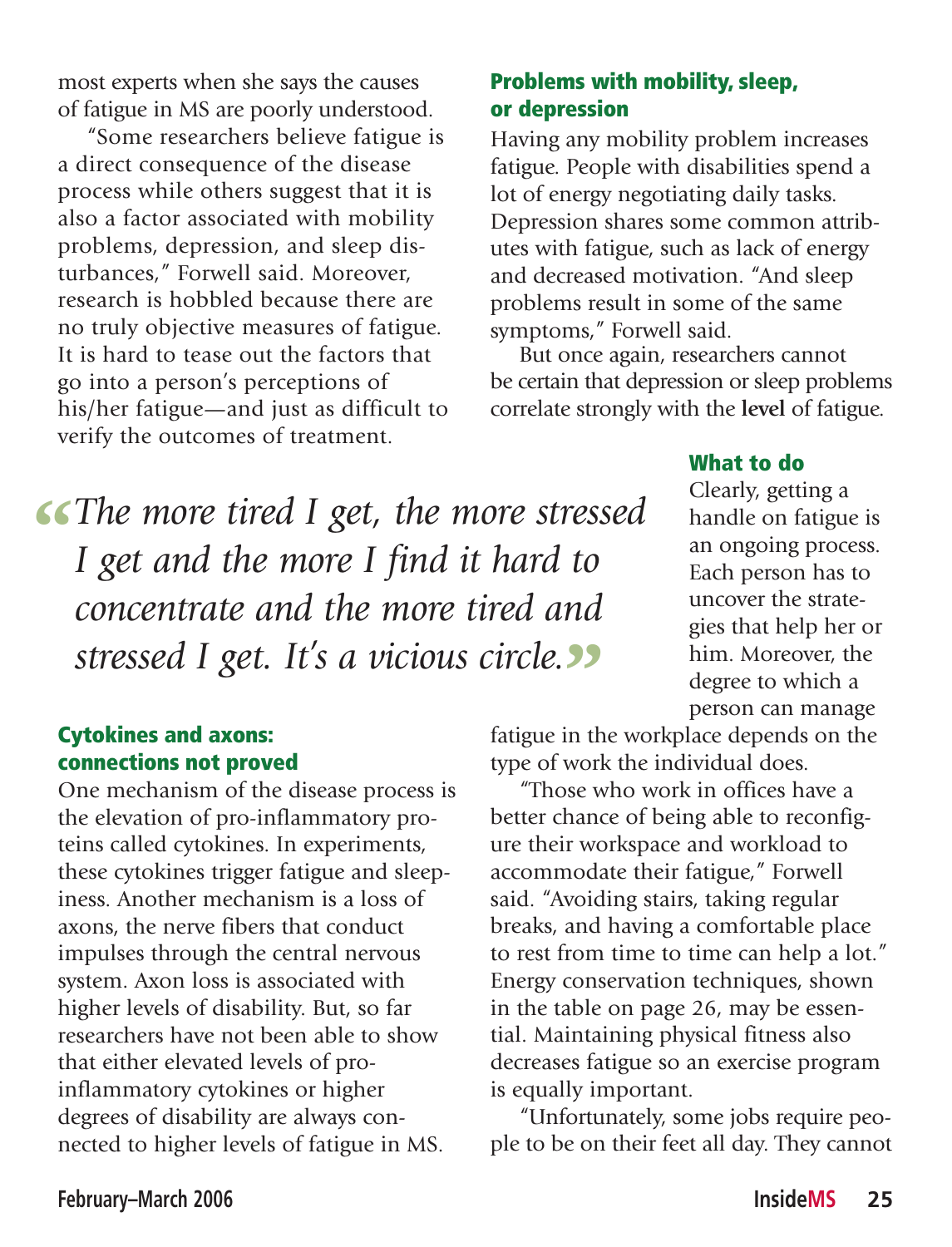practice energy conservation," Forwell noted. "I advise them to try and switch to a job within the same industry that allows them to sit and take regular breaks."

## **First seek medical help**

Check with your doctor if you habitually start the day feeling unrested or have symptoms of depression. Ask if any of your medications could be contributing to your fatigue. Ask about any herbs or dietary supplements you use as well, because some of them increase fatigue.

# **Then seek therapists who specialize in job retention**

An occupational therapist can help develop strategies for performing daily activities at work and at home.

A vocational rehabilitation specialist can offer solutions such as redesigning a workspace or identifying other more suitable jobs. The Rehabilitation Services Administration, a federal agency, supports vocational rehabilitation programs in every state. Services may include funding for training, home or workplace modifications, and assistive technology to help people with disabilities obtain or maintain work. To contact your state's vocational rehabilitation program, go to **www.jan.wvu.edu** or telephone 800-526- 7234 toll-free.

# **Do medications help?**

This is a controversial area as no one medication clearly works well for everyone. According to Dr. Forwell, modafinil (Provigil) is the most useful agent available at the moment. This conclusion has come under scrutiny, as indicated in the box on page 29. Amantadine (Symmetrel) has demonstrated a modest benefit on MS fatigue and is much less expensive than modafinil. Both fluoxetine (Prozac) and bupropion (Wellbutrin) may be helpful.

# **Strike two: cognitive problems**

You're at your desk working on a spreadsheet program and someone stops by to talk about last night's baseball game. This brief interruption is

# **Energy conservation techniques**

■ Prioritize tasks

■ Plan ahead (schedule strenuous tasks throughout the week, not all at once)

■ Perform the most strenuous task during the part of the day when you have the most energy

■ Take a 10-minute break every hour

■ Pace yourself

■ Perform activities while sitting, when possible

■ Organize your workspace to avoid reaching, bending, carrying, and climbing

■ Use labor-saving techniques (for example, if you need to get a file from somewhere else try to wait until you have several files to collect)

■ Plan on 10 to 12 hours of daily rest

■ Use correct body mechanics (your physical therapist will help you identify and implement these)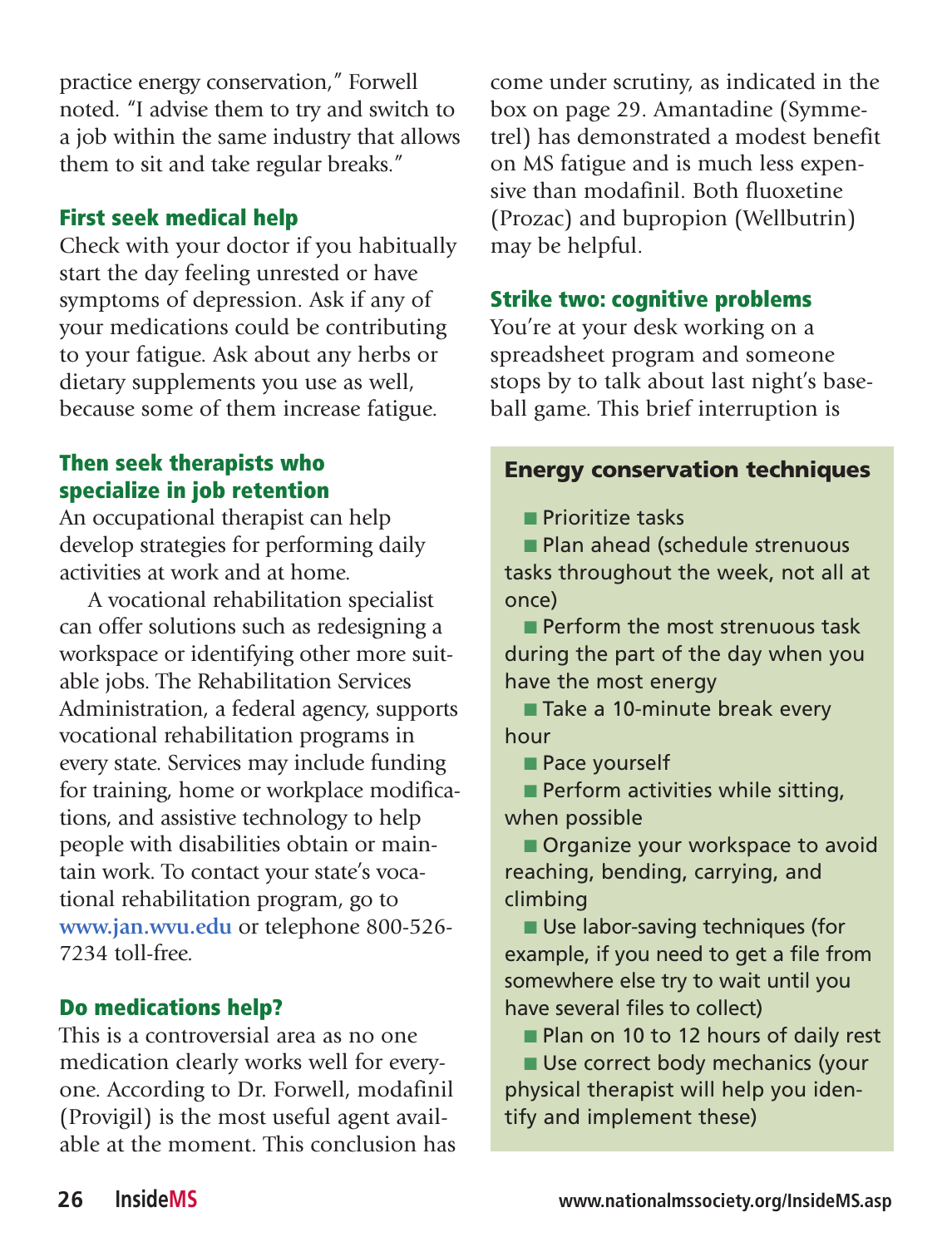

enough to derail your entire train of thought. You have to go back and start again. The impact of MS on cognition can make the simplest task into a complicated mental hurdle.

According to neuropsychologist Lauren Caruso, PhD, people with MS exhibit varying degrees and types of cognitive problems depending on where lesions are seen in their brains and whether atrophy, or loss of volume in the brain, has occurred. Magnetic resonance imaging (MRI) studies have helped clarify why many people with MS experience cognitive dysfunction.

"The most common problems to affect performance on the job are problems with attention, concentration, and shortterm memory," Dr. Caruso said. It may become difficult to concentrate on two things at once. The ability to multi-task or think on your feet may diminish. Prioritizing thoughts, moving smoothly from topic to topic, or controlling the expression of emotions may become impaired.

In addition, some cognitive problems affect vision or communication. Dr. Caruso noted, "It is sometimes difficult for people with MS to recognize the relationship between objects that they see, or to find the right word to express what they want to say."

While these are correctly called **cognitive** problems, they don't affect **intellectual** function. Most people with MS are able to reason, learn, draw from their knowledge and experiences, and make appropriate conclusions and judgments.

#### **What to do**

General tips for cognitive issues are listed on page 27. These ideas may also help:

For better concentration, ask to have a private office or a workstation separated from the rest of the gang.

#### **Cognitive strategies**

■ Write everything down: diaries, loose-leaf organizers, and hand-held computer/organizers are helpful.

■ Have a particular place for everything and always put things back where they belong; encourage others to do the same.

■ Repeat things that need to be remembered. And write them down.

■ Try not to get hung up on recalling a word. People are often happy to chime in with the right one. Let them.

■ Take your time. Plan your work and don't be rushed by anyone.

■ If you find cognitive problems crop up at a particular time of day, reorganize activities so you have the more demanding things done before that time.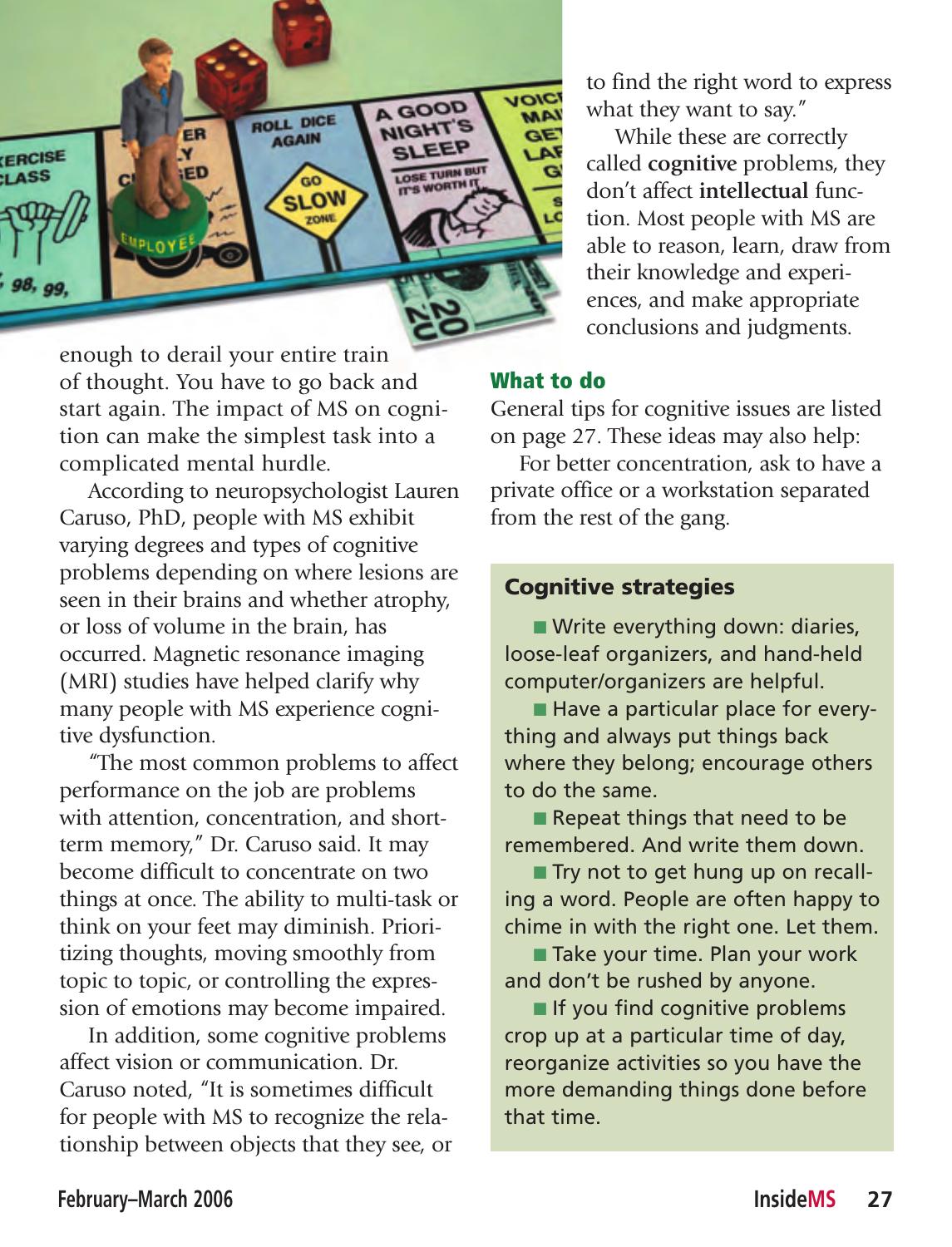When working on a complicated task, switch the phone to voicemail and turn down the volume on the computer to limit interruptions or disturbances.

Avoid situations where quick mental processing is required. Help your employers and colleagues to understand that you might not think as quickly as you used to but this doesn't mean that you can't think effectively when given time.

Work on being well organized. According to Dr. Caruso, this can go a long way

#### **Two ways to protect your future**

**One:** Act early to protect your job if you know you are developing cognitive problems. Carefully prepared disclosure may be in your best interest. People with hidden cognitive problems may end up fired—and people who are fired are not eligible for unemployment benefits or disability insurance coverage.

**Two:** Be aware that flexible schedules are not the same as reduced work hours. Flextime should add up to a full work week. If you opt for part-time work and retire altogether at a later date, your disability benefits will probably reflect your most recent earnings. Be very sure you know how your benefits would be affected should you reduce your hours or accept a lower paying, less stressful job. Have a candid conversation with your benefits manager before telling your employer what you plan to do.

to dealing with cognitive problems in the workplace.

Get adequate sleep. "Cultivating regular sleep patterns is one of the most important things to do to moderate cognitive problems," Dr. Caruso believes.

Professional help can make a difference. Neuropsychologists are experts in evaluating cognitive problems and developing compensating strategies for them. Occupational therapists and speech/language pathologists also have expertise in cognitive problems. Your MS health professional or Society chapter can provide referrals.

## **Alternatives?**

People try a variety of complementary therapies to alleviate cognitive problems or to address side issues, such as stress, that make the problems more intense. Discuss any herbal or dietary supplement or other alternative treatment such as acupuncture with your MS health professional first. You should expect your MS professional to listen to your ideas and give you valuable insights. Practices such as yoga and meditation are known to help many people.

## **You're still in the game**

While fatigue and cognitive problems caused by MS can have a major impact on the ability to work, every individual is different. Explore what works for you in order to learn what accommodations could contribute to your personal job performance. Look for strategies that compensate for your particular problems.

Keeping your job may feel like a fulltime job in itself. Only you can know if